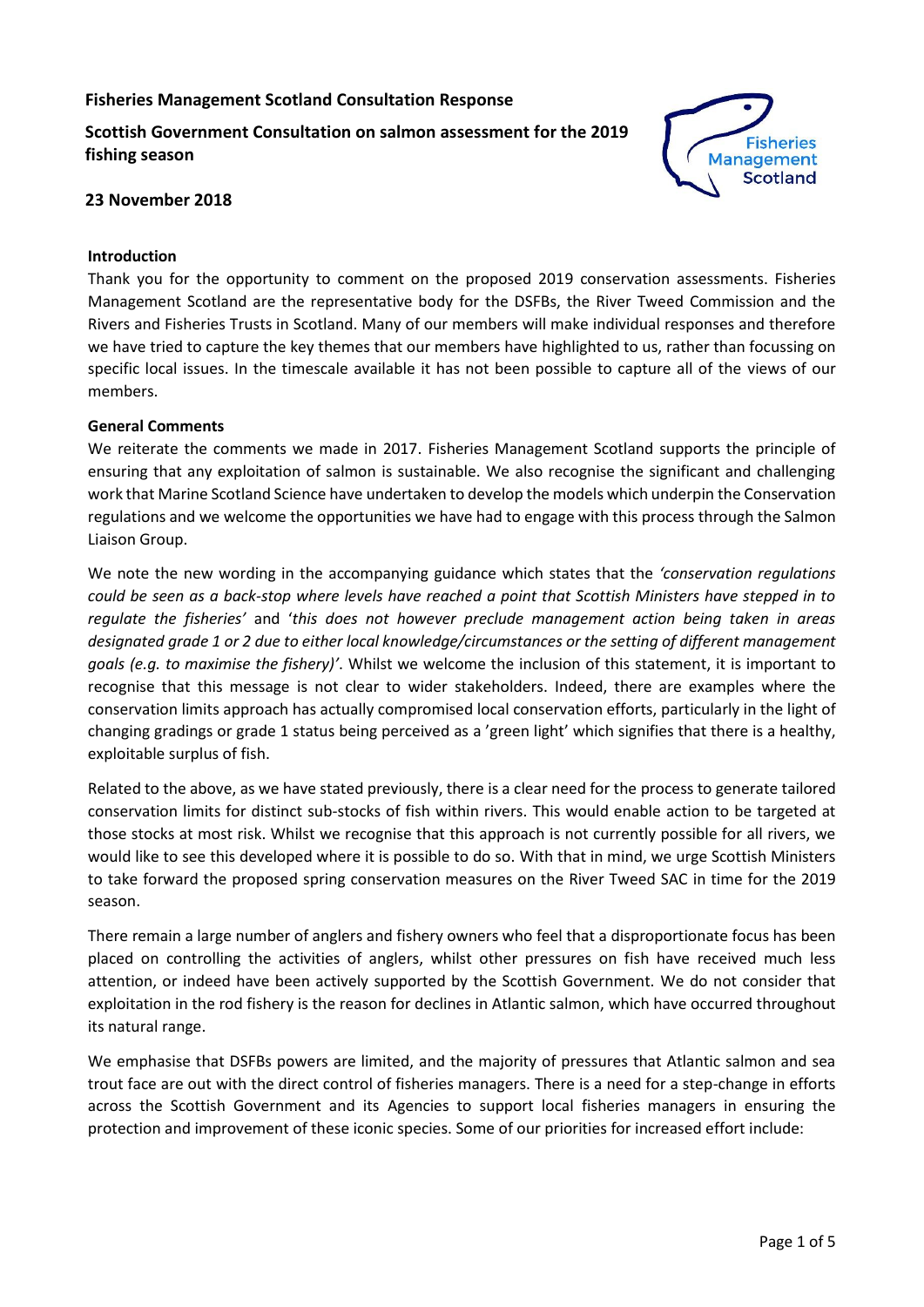- Changes to the current regulatory regime for salmon farming in Scotland are urgently required, to ensure that regulation meets the needs of both wild fish and the industry. We are engaging in this process via the Interactions Working Group with the aim of developing a world-leading regulatory and planning system which protects wild migratory fish and proactively seeks to address any local negative impacts on wild fish. It is vital that Scottish Government show strong leadership in ensuring that this process delivers for the benefits of Atlantic salmon and sea trout.
- An increase in ambition to ease fish passage through regulatory intervention by SEPA fish passage is recognised as one of the three main priorities of RBMP2 and the challenges faced by smolts in their downstream migration, particularly in relation to hydro schemes (large-scale and run-of-river), are now well-understood.
- Agricultural diffuse pollution remains a problem in some parts of Scotland, and we are aware of ongoing and significant issues in Ayrshire, for example.
- Related to the above, we are working to ensure that the decision to reintroduce beavers to Scotland does not negatively impact upstream or downstream migration of our native salmonids, particularly in relation to the current status of stocks – it is crucial that the developing management plan allows fisheries managers to take quick and effective action to ensure fish passage, and that a cost-recovery mechanism for local monitoring and management actions is enabled as a matter of urgency.
- A greater emphasis on the needs of migratory fish when licensing new activities such as offshore renewables –coastal movements of salmonid fish are poorly understood, and we do not consider that the licensing process has provided sufficient safeguards for migratory fish.
- Acidification impacts on streams resulting from forestry remains an issue for salmon and sea trout. We have communicated recently to Scottish Government how a range of operational forestry practices could be improved and altered to reduce impacts on watercourses and fish. We would like to see these translated into best practice through better regulation of felling and restocking.
- Mitigation of predation pressure at key points in the salmon's life cycle (seals and piscivorous birds such as mergansers, goosanders and cormorants) – we would like to see efforts focussed on a greater number of options to keep seals out of rivers through developing scaring technology, greater ability to remove problem seals when they do enter rivers and options for proportionate, effective and strategic control of piscivorous birds at river catchment level. We are also working with SASA and SNH to understand better the options for scaring piscivorous birds away from rivers during the smolt migration in the spring.

We made the above points in 2017 and unfortunately, despite ongoing engagement across these policy areas by Fisheries Management Scotland, it is difficult to point to substantive progress on any of the above pressures. **A clear statement by Scottish Ministers, recognising the urgency of the situation, is required.** This should set out the process, to be established during 2019, through which substantive and meaningful progress across the range of pressures will be made for the benefit of wild salmon and sea trout.

# **Comments about the model**

Generally speaking, we believe that the changes to the model are positive and the resulting outputs appear to better reflect the perception of local managers more accurately than previous versions. However, there remain some prominent local concerns where the model outputs are not providing a fair representation of stocks in some river systems, and this suggests that there is a disparity between local data on populations and the data being used to inform the model, as well as not taking into account other factors, unrelated to stock status, which may affect catch data.

These will be highlighted in detail by our members, however we highlight two examples in Galloway to illustrate this point.

• In relation to the **Kirkcudbright Dee**, local electrofishing surveys show that juvenile salmon densities are low or absent in most accessible habitats, and the adult count data has reduced by around 50% in the last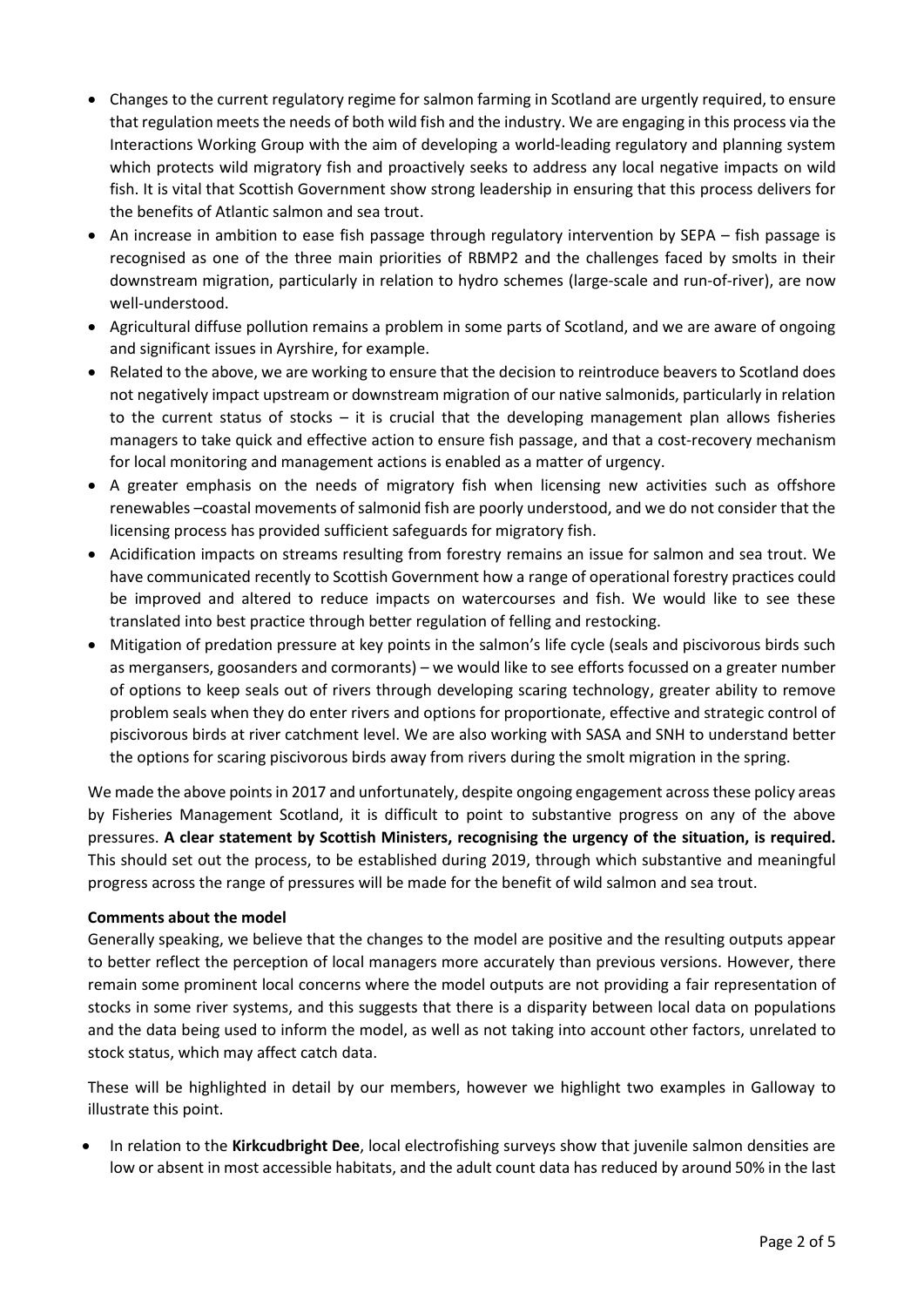decade. The Dee is highly impacted by hydro generation, and this not only seriously hinders fish passage for adult and juvenile salmon but exacerbates predation by slowing downstream migration and rendering smolts more vulnerable to pike predation. The expected high smolt mortality rate should result in a high 'egg requirement per m2' but we understand that the opposite has happened in the CL model with the Dee appearing to have the lowest 'egg requirement per m2' in Scotland. In light of the local data, the proposed grading of the Dee as Category 2 does not appear to be reflective of the actual population status in the system. **We support the Galloway Fisheries Trust in their request to have this reviewed and regraded to category 3 in conjunction with the provision of local count and electrofishing data.**

• Conversely, there is concern that the **Water of Luce** and the **River Bladnoch** in Galloway have both moved from a category 2 to category 3. The local data suggests that the Luce has a healthy and well-distributed population of juvenile salmon throughout the catchment. We understand that the angling pressure is very low on this river, and in some years – notably 2014 – angling effort/catches on both rivers were significantly reduced by a prolonged summer/autumn drought. Whilst the angling catch was substantially reduced in 2014, we understand that adult spawning counts that year and results from subsequent juvenile surveys in 2015 did not prompt concerns on the stock status. The unusual data from 2014, caused by low angling effort/catches, would appear to be reducing the % egg requirement for both the Luce and the Bladnoch, in contrast to the overall data for 2013 and 2015-17. **We support the Galloway Fisheries Trust, Luce and Bladnoch DSFBs in their request that the this is reviewed in anticipation that the current categorisation 2 can be maintained.**

Marine Scotland have received a clear steer via the Salmon Liaison Group that catchment-level habitat data should be incorporated into the model. Such metrics already form part of the juvenile model developed by Marine Scotland Science. It was agreed at the Salmon Liaison Group meeting in June that a meeting would be convened in the autumn to explore this further. **We urge Marine Scotland to take this forward with some urgency.**

We are keen to understand how the extremely low flows in 2018 will impact on the 2019 model. Whilst we recognise that flows from SEPA gauging stations are incorporated in the model, we are concerned that the extreme events of 2018 will be beyond the scope of the model to address. **We would ask that this issue is fully explored through the Salmon Liaison Group.**

We remain concerned about the use of rod catch as the primary driver for the assessment. In particular, some of our members are concerned about the accuracy, or lack, of catch figures collected by Marine Scotland in some areas. Unless accurate information, and full catch returns, are included in the model, the outputs will always be questioned. In addition, some of our members have expressed the concern that this approach 'penalises' those rivers which are lightly fished, sometimes as part of an overall conservation strategy.

We understand that Marine Scotland is considering collecting effort data in 2019. We have discussed this possibility with our members and we highlight the following points:

- Some of our members see real benefit in collecting catch effort data. For the first time in 2017 the Deveron DSFB asked proprietors to include angling effort as rod days per month and 74% of beats included effort data with their catch return. In the case of the Deveron, angling effort increased through the season with a peak in September and there was a strong relationship between the angling effort and the number of salmon caught.
- It was also thought that there was a benefit in collecting such data where the model outputs appear do not reflect the views of local managers– e.g. River Luce and Kirkcudbrightshire Dee.
- However, where it is currently difficult to get accurate catch returns, there is a strong view that adding angling effort data will add to the process.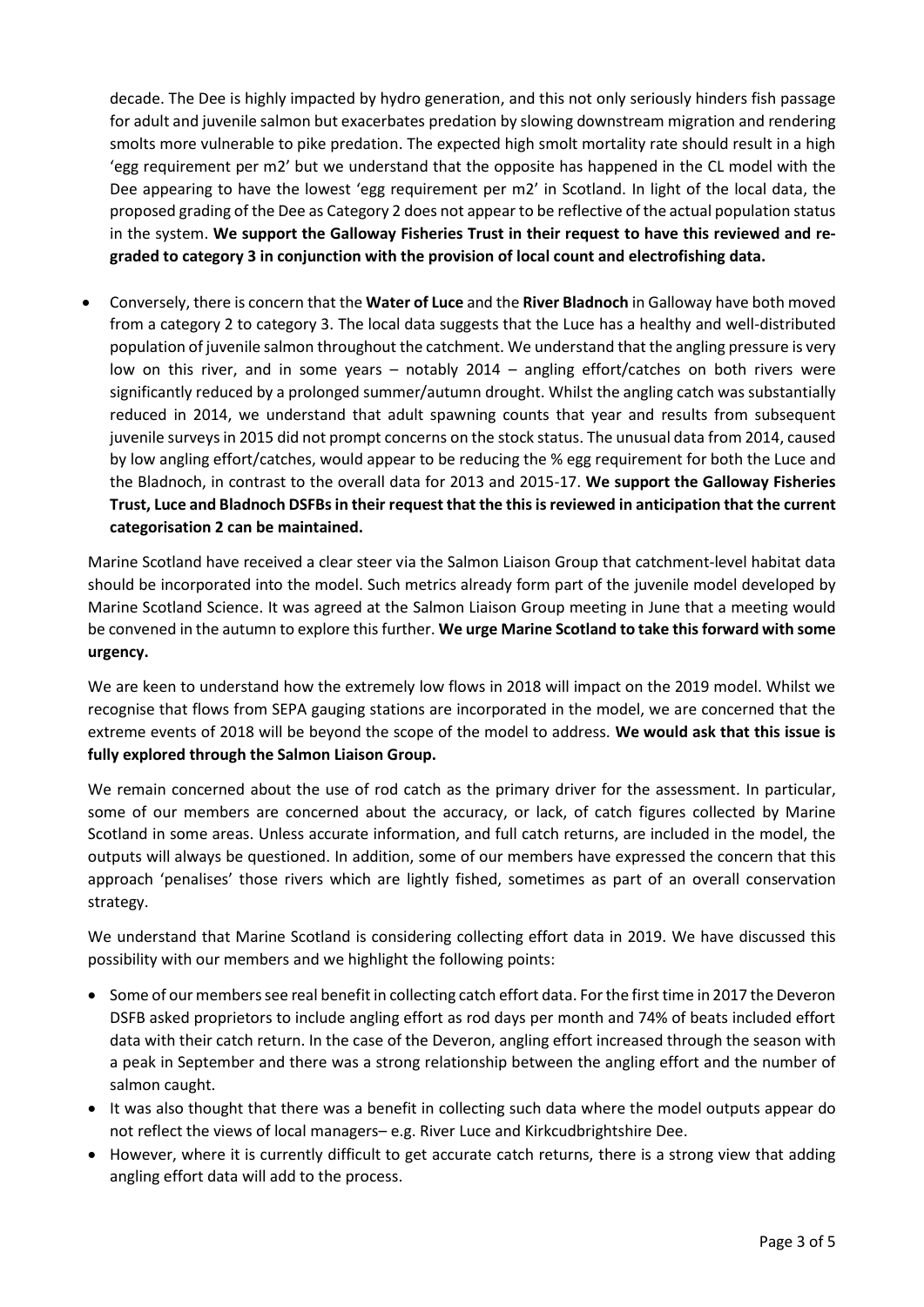- The collection of data from tightly managed beats with a controlled number of anglers could be relatively straightforward, however gathering data from large associations, syndicates and remote beats with no ghillies, where access is much less formal and controlled, is likely to be very difficult to collect accurately.
- Whilst the principle of collecting effort data is supported, there is significant concern that it cannot be collected with sufficient accuracy and consistency to provide meaningful data for the model.

We would welcome the opportunity to discuss the collection of effort data in more detail. Given the positive response from some of our members, it may be sensible to collect this data on a trial basis in 2019, perhaps focussing on key areas where the data would be most useful.

## **Comments about the underlying policy**

As highlighted above, we support the principle of ensuring that any exploitation of salmon is sustainable. However, we are also concerned that the current approach remains poorly understood, and in some cases has compromised local management, due to a lack of understanding of what the gradings actually mean. It is recommended that a short, simple interpretative layman's guide should be developed to explain the significance of the gradings to wider stakeholders, with a clear message that the data and gradings reflect the sustainability of the *population*, rather than signifying that, for example, grade 1 suggests that there is a safe exploitable stock surplus of fish which may be killed.

We emphasise that prior to the conservation measures being adopted for rod fisheries, Scotland had the highest levels of catch and release of any signatory to NASCO. We have raised the possibility of an alternative approach to conservation regulations with Marine Scotland, whereby rather than each river being assigned a grade, the main output of the model would be the percentage chance that the egg requirement for each river has been reached (a current output of the model). This information would be supplied to the relevant DSFB to help inform decisions on their local conservation policies. We believe that this approach would achieve the correct balance between national and local management and would help to address the unintended consequences of the current approach highlighted above. Local managers are also best placed to understand factors that the current model does not currently take into account, such as angling effort, and to take this into account in determining the appropriate conservation policies for the river. This would also allow a degree of consistency to be taken at a local level and would allow managers to take into account the most recent season, which the current approach cannot do.

We are aware of concerns, where rivers have been categorised as grade 3, and sometime where gradings have fallen from grade 1 to grade 2, that it is becoming increasingly difficult to let fishing on the river. We also recognise that this situation is also a factor on grade 1 rivers. This has resulted in loss of anglers, and therefore income, and we are aware that in some cases this has made the salmon assessment unaffordable. DSFBs are primarily funded by the assessment raised annually on each fishery's rateable value, which in turn is largely derived from fish catch. It is vital that the fisheries management sector is adequately funded, particularly where investment may be required to improve the conservation status of the river. It is also vital that we find a way to support angling promotion and development, at a local level, in order to reverse the current declines in anglers. We have recently met with Visit Scotland and Scottish Enterprise with a view to exploring means by which fisheries infrastructure and marketing can be improved. Such support is crucial and we hope that Marine Scotland will support these efforts. Whilst marine survival has declined throughout the natural range of the Atlantic salmon, Scotland continues to offer a world class angling experience that compares favourably with anywhere else in the world.

#### **Conclusion**

Fisheries Management Scotland supports the underlying principle of ensuring that any exploitation of salmon is sustainable. We welcome the opportunities that we have had to comment on the process to date and will continue to contribute positively in future. However, it is vital that demonstrable action is taken by Scottish